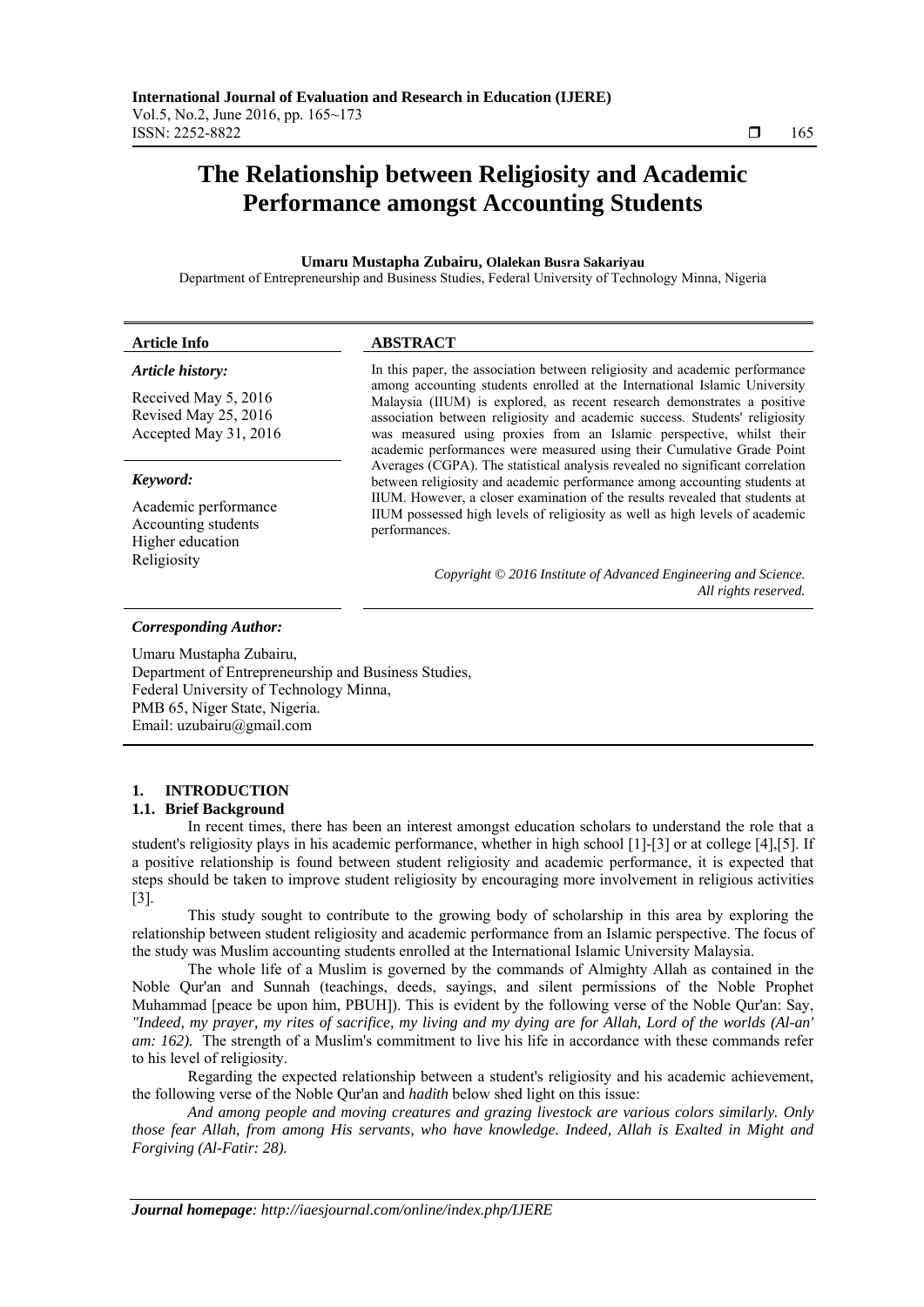*The Prophet Muhammad (PBUH) said: Verily, God loves if any of you does a job, he does it with perfection" (Al-Bayhaqi).* 

Applying the verse above in the context of this study, the CGPA represents a measure of the students' knowledge about Islamic principles in an accounting context; those with the highest CGPA possess the most knowledge, and thus they ought to fear Allah the most; "Fear of Allah" representing religiosity. In other words, there are the higher the CGPA, the higher the religiosity.

Similarly, applying the *hadith*, religiosity represents one's commitment to always obey God's commands. In the *hadith*, God commands striving for perfection in all that we do. For the accounting student, the student with the highest CGPA has striven the most to achieve perfection, thus displaying the highest level of religiosity. Religiosity and academic performance are positively related.

### **1.2. Research Paradigm**

For Muslims, Islam represents a complete way of life. What this implies is that *every* aspect of a Muslim's life, *including the conducting of research*, is guided by the principles of Islam as embodied in its two primary sources of guidance, The Noble Quran and the *Sunnah;*The *Sunnah* is found in narrations by the companions of the Prophet Muhammad (PBUH) called *Ahadith* (plural of *hadith*).

The implication of adopting this paradigm in conducting research is that all concepts identified in a study are defined in accordance with Islam's primary sources of guidance, rather than adopting conventional definitions of these concepts. Additionally, the expected relationships between these concepts are also derived from the Quran and *Sunnah*. This study embraces this paradigm and this is particularly appropriate as the focus of the study is on religiosity of *Muslim* accounting students, and this concept can only be fully understood by referring to the *source*of all Muslim religiosity, the Quran and *Sunnah*. In order to shed more light on some verses of the Quran and *Ahadith*, commentaries by renowned Islamic scholars are also relied upon.

#### **1.3. Literature Review**

A review of the scholarship on the relationship between student religiosity and academic performances revealed two broad streams of research based on the religion of the students in question: a Christian perspective and an Islamic perspective. A description of studies reviewed under each perspective is described in the subsequent paragraphs.

From the Christian perspective, all but two of the studies reviewed were empirical in nature. These studies were based on the assumption that high levels of religiosity amongst Christian students would lead to high levels of academic performance. An important question to ask is, "What are the bases of this assumption?" Elms' [6] and Anthrop-Gonzalez et al.'s [7] qualitative studies provide the answer. Elms [6] and Anthrop-Gonzalez et al. [7] asked ten high achieving American first-year university students and ten high achieving Latino high school students respectively to describe how their religiosity had impacted on their academic performances. Four themes emerged from the students' descriptions, and these provide the bases for the assumption that high levels of religiosity amongst Christians should be positively related to high levels of academic performance: 1) God excepts them to excel in whatever they do, 2) God's prohibition of the usual high school and college distractions such as wild partying, pre-marital sex, drug use and excessive alcohol consumption enabled them to focus more on their academic work, 3) God was always there to help them be successful in their academic endeavours, and 4) Belief in God enabled them to see that education was an important part of their ultimate objective in being spiritually successful.

The remaining Christian studies reviewed were all empirical in nature and are described in the following paragraphs. All the studies reviewed were conducted in America, and all but two [2],[3], found a positive correlation between students' religiosity and academic performances.

Regnerus [8] used church attendance as a proxy for high school student religiosity, and students' average grades as a proxy for academic performance. McKune and Hoffman [9] included belief in divinity of sacred scripture and students' perceptions of the importance of religion in their lives, in addition to church attendance to measure the religiosity of high school students. Like Regenerus [8], they used average student grades as a measure of academic performances. Both studies found significant positive relationships between religiosity and academic performance.

Jeynes [10], Toldson and Anderson [1] and Butler-Barnes et al. [3] all explored the relationship between religiosity and academic performance amongst African-American high school students. Jeynes [10] combined students' levels of religious commitment and attendance of a religious school as a measure of students' religiosity; Toldson and Anderson [1] and Butler-Barnes et al. [3] also used students' levels of religious commitment as a measure of students' religiosity, but combined with it church attendance instead of attendance of a religious school. All three studies used the students' average grades as a measure of their academic performances. Jeynes [10] and Toldson and Anderson [1] both found a positive relationship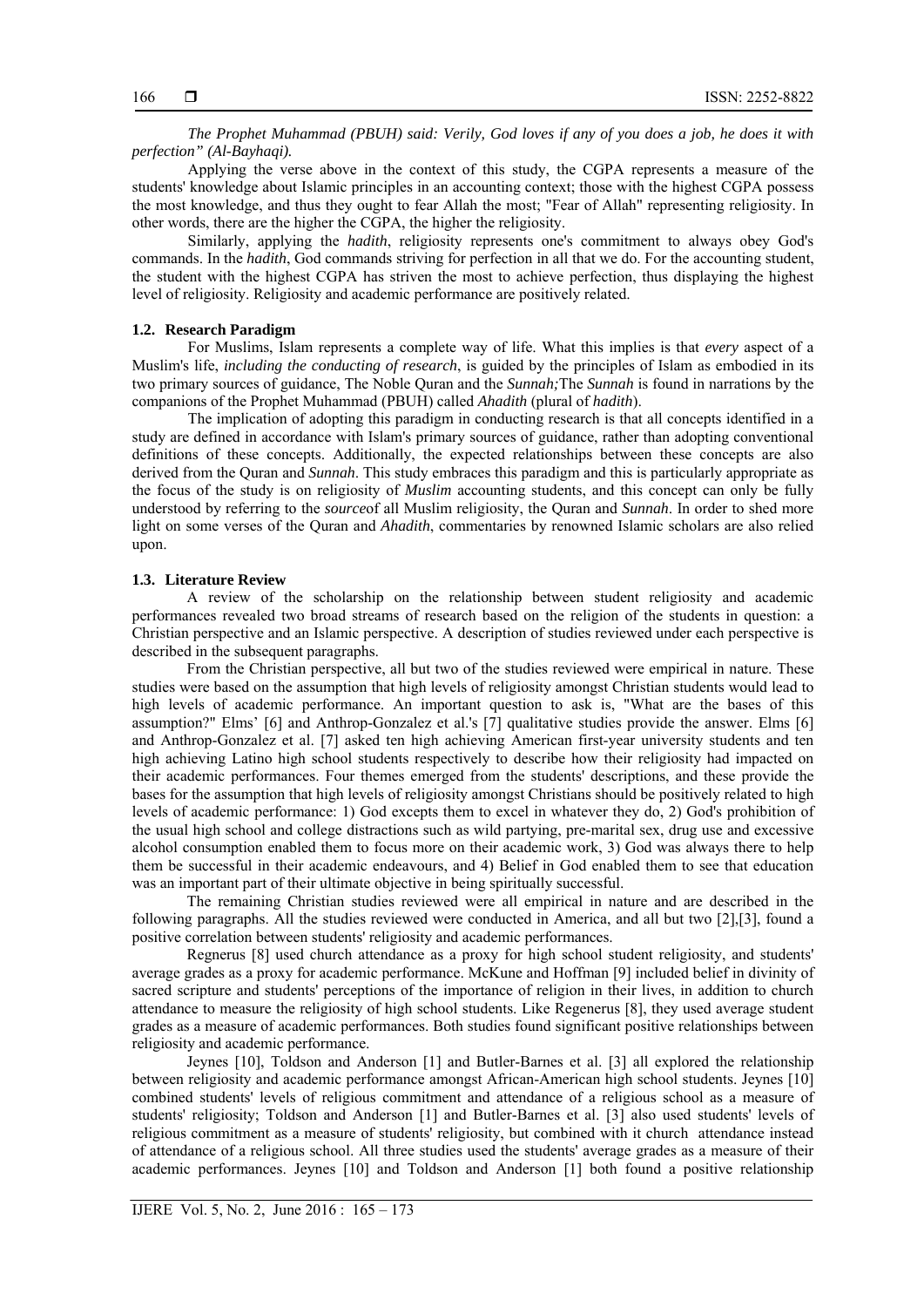between the religiosity and academic performances of African-American high school students. On the other hand, Butler-Barnes et al. [3] found that religiosity was not related to academic performance. They gave two possible reasons for not finding the expected positive relationship between these two variables: Firstly, they focused only on African-American males whilst other studies included both males and females. Secondly, they used students' self-reported average grades instead of student performances in standardized tests.

Chadwick and Top [11] and Line [4] focused on students belonging the Christian sect of the Latter-Day Saints (LDS); Chadwick and Top [11] surveyed high school students, whist Line [4] focused on college students. Both studies combined religious beliefs, private religious behaviour (frequency of personal prayer), and public religious behaviour (church attendance) to measure the students' religiosity. Both studies also utilized students' average scores to measure academic performance. The findings of both studies were also similar, with the strongest positive correlations found between private religious behaviour and academic performance, and the weakest correlation between students' religious beliefs and academic performances.

Reichard's [2] study concludes this section of the review, and like Butler-Barnes et al. [3], found no significant correlation between religiosity and academic performance amongst high school students whose performances at an academic decathlon served as a measure of their academic performances. The students' religiosity were determined using the Duke University Religion Index (DUREL) which combines church attendance, frequency of prayers and importance of religion in students' lives. The author explained that his findings prove that the expected positive relationship between Christian religiosity and academic performance is not universal.

Only two studies were found that explored the relationship between religiosity and academic performance from an Islamic perspective [12],[5]. Surprisingly, both studies did not find the expected significant positive relationship between the two variables.

Elias et al. [12] surveyed undergraduate Muslim students enrolled in a Malaysian university. The authors developed a 24-item instrument to measure the students' religiosity, which they called the "Islamic Religious Commitment Scale". Students' academic performances were determined using their Cumulative Grade Point Averages (CGPA). No significant correlation was found between the two variables. The authors did not give a possible reason for their unexpected findings. They only questioned whether the findings were irregular or whether they represented the general Muslim student population in Malaysia. They charged future studies to answer this question.

Taghavinia and Motavassel [5] determined the religiosity of medical students enrolled at an Iranian university using Gluck-Stark's 26-item questionnaire which contained beliefs, emotions, religious rituals and consequences. Students' CGPA were used to measure their academic performances. Similar to Elias et al.'s [12] Malaysian findings, no significant correlation was found between religiosity and Muslim students' academic performances. The authors concluded that in light of the results of their study, there was a need for future studies to try to identify other factors associated with religiosity.

The review revealed that a vast majority of the scholarship exploring the relationship between religiosity and academic achievement have been conducted from a Christian perspective. Additionally, these Christian studies have all been conducted in America. This study adds to the dearth of studies conducted from an Islamic perspective, and also provides additional value by providing knowledge about a different society. Finally, it answers Elias et al.'s [12] call that further research be carried out amongst the Muslim student population in Malaysia.

#### **2. RESEARCH METHOD**

#### **2.1. Conceptual Framework**

This study had two key concepts: religiosity and academic performance. The conceptualizations of these two variables and their role in this study are provided below. The Islamic position on the expected relationship between these two variables is also presented.

In the context of this study, religiosity is defined *as the strength of a person's commitment to the precepts of Islam; in order words, the strength of a Muslim's faith***.** In conceptualizing religiosity for this study, two issues were considered from an Islamic perspective: Firstly, what factors shaped a students' religiosity before he or she enrolled into university? Secondly, what is the most external evidence of a Muslim's religiosity? In dealing with the first issue, reference is made to the following *hadith* which explains that a child's home environment impacts his or her religiosity: *Allah's Messenger (PBUH) said, "No child is born except on Al-Fitra (Islam) and then his parents make him Jewish, Christian or Magian, as an animal produces a perfect young animal: do you see any part of its body amputated?" Then he read, 'So direct your face toward the religion, inclining to truth. [Adhere to] the fitrah of Allah upon which He has created [all] people. No change should there be in the creation of Allah. That is the correct religion, but most of the people do not know (30.30)'. (Sahih al-Bukhari, Book 65, Hadith 4822)*. The importance the parents place on

*The Relationship between Religiosity and Academic Performance amongst .... (Umaru Mustapha Zubairu)*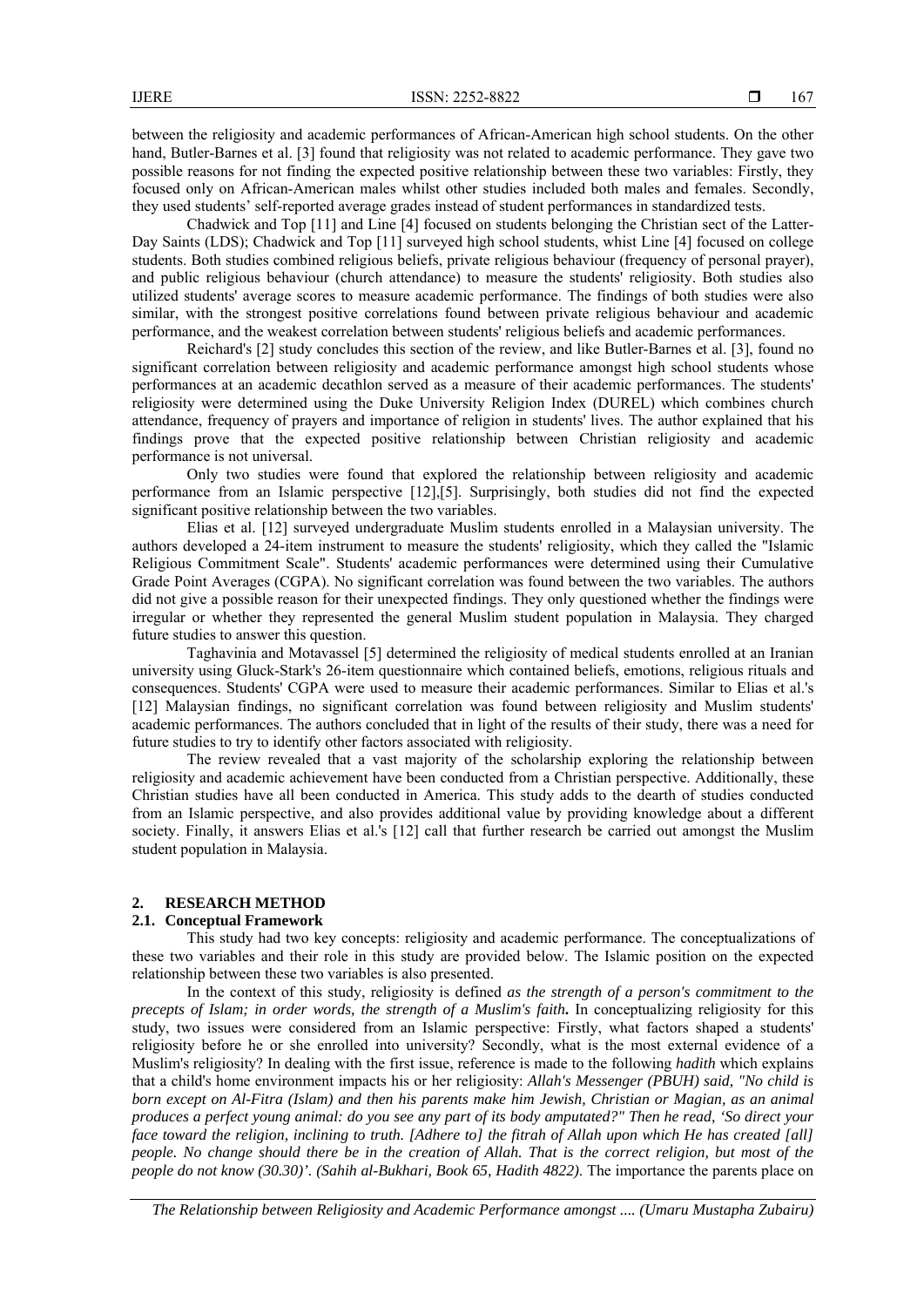the precepts of Islam as a way of life will affect the child's religiosity; if religion is very important in the household, the child will be very religious. If religion is of no importance, then the child will not be very religious.

The second environment which would impact on the student's religiosity would be the choice of secondary school attended. In Malaysia, students have two choices as regards secondary schools: religious or secular. Shah's [13] study of 100 Malay secondary school students drawn equally from religious and secular schools revealed that students from religious schools displayed a higher level of religiosity than those in secular schools. Additionally, Saat et al.'s [14] study revealed that Malaysian students who attended religious secondary schools possessed "strong religious views and (were) inclined to have a close relationship with God" (p.17). It can thus be concluded that the accounting students who attended religious secondary schools would be more religious than those that attended secular secondary schools. Importance of religion in the student's family and choice of secondary school thus served as the two factors that determined the student's religiosity before enrolment into the university.

Regarding the second issue addressing the most visible expression of a Muslim's religiosity, the following *hadith* provides crucial guidance: It was narrated that Jabir bin 'Abdullah said: *"The Messenger of Allah (PBUH) said: 'between a person and Kufr (disbelief) is abandoning the prayer.'" (Sunan Ibn Majah, Book 5, Hadith 1131).*For the Muslim, performing the five obligatory prayers is the clearest expression of his or her religiosity. Additionally, for the male Muslim, performing these prayers in the mosque is obligatory and thus an important evidence of his religiosity. This obligation is evidenced in the following *hadith:* it is narrated from Abu Hurayrah that the Messenger of Allaah (PBUH) said: *"By the One in Whose hand is my*  soul, I had thought of ordering that wood be gathered, then I would command the call to prayer to be given, *and I would appoint a man to lead the people in prayer, then I would go to men [who do not attend the congregational prayer] and burn their houses down around them. By the One in Whose hand is my soul, if anyone of you had known that he would receive a bone covered with meat or two (small) pieces of meat in a sheep's foot, he would come for 'Isha' prayer." (Sahih Bukhari, Hadith 7224).*The famous Islamic scholar Ibn Al-Mundhir explained the *hadith* as follows: "The fact that he (PBUH) was thinking of burning down the houses of people who did not attend the prayer is the clearest evidence that *attending prayer in congregation is obligatory*, because it would not be permissible for the Prophet (PBUH) to do this with regard to something that was *mustahabb* (recommended) and not obligatory" (Ruling for prayer in congregation for men, n.d., emphasis added). Interestingly, the most common proxy for religiosity in moral competence scholarship has been frequency of religious attendance [15]-[20].

To conclude, religiosity as conceptualized for this study had two broad components: 1. Factors that shaped the student's religiosity before enrolment in university (a. Importance of religion to student's family and b. Secondary school attended [religious versus secular]); 2. External expression of religiosity (1. Performance of five daily prayers and 2. Praying in the mosque).

#### **2.2. Overview of IIUM**

The University of Interest in this study was the International Islamic University Malaysia (IIUM). IIUM was established on 23rd May, 1983 based on the philosophy that all fields of knowledge should lead toward the recognition of, and submission to, the fact that Almighty Allah is the only one worthy of worship and is the Absolute Creator and Master of the universe. IIUM has a four-pronged mission of Integration, Islamization, Internationalization and Comprehensive Excellence [21]. The university provides bachelors' degrees, masters' degrees and doctorate degrees in its 13 faculties called "kulliyyahs". Of particular interest to this study was IIUM's undergraduate accounting program which is accredited by the Malaysian Institute of Accountants (MIA). MIA accreditation of an accounting programme is very important as only students that graduate from such programmes can legally call themselves "accountants" in Malaysia [22]. IIUM's accounting programme claims to integrate Islamic principles with contemporary accounting knowledge. In order to graduate, students are required to complete a minimum of 134 hours of a combination of universityrequired, kulliyyah-required and departmental courses which includes practical training; 3 of the universityrequired courses have Islamic ethical content (a. Islamic Worldview, b. Islam, Knowledge and Civilization and c. Ethics and Fiqh for Everyday Life); 4 of the kulliyyah-required courses have Islamic ethical content. In addition, a recent Islamization initiative has mandated that ethical and Islamic content be integrated in all courses [21]. At the time this study, IIUM department of accounting had 28 academic staff and 552 undergraduate students enrolled.

At IIUM, first-year students are all required to take general courses. They only select their major in their 2nd year of study. This is why this study excluded these students in its sample. 2nd-year, 3rd-year and final-year accounting students served as the sample of this study.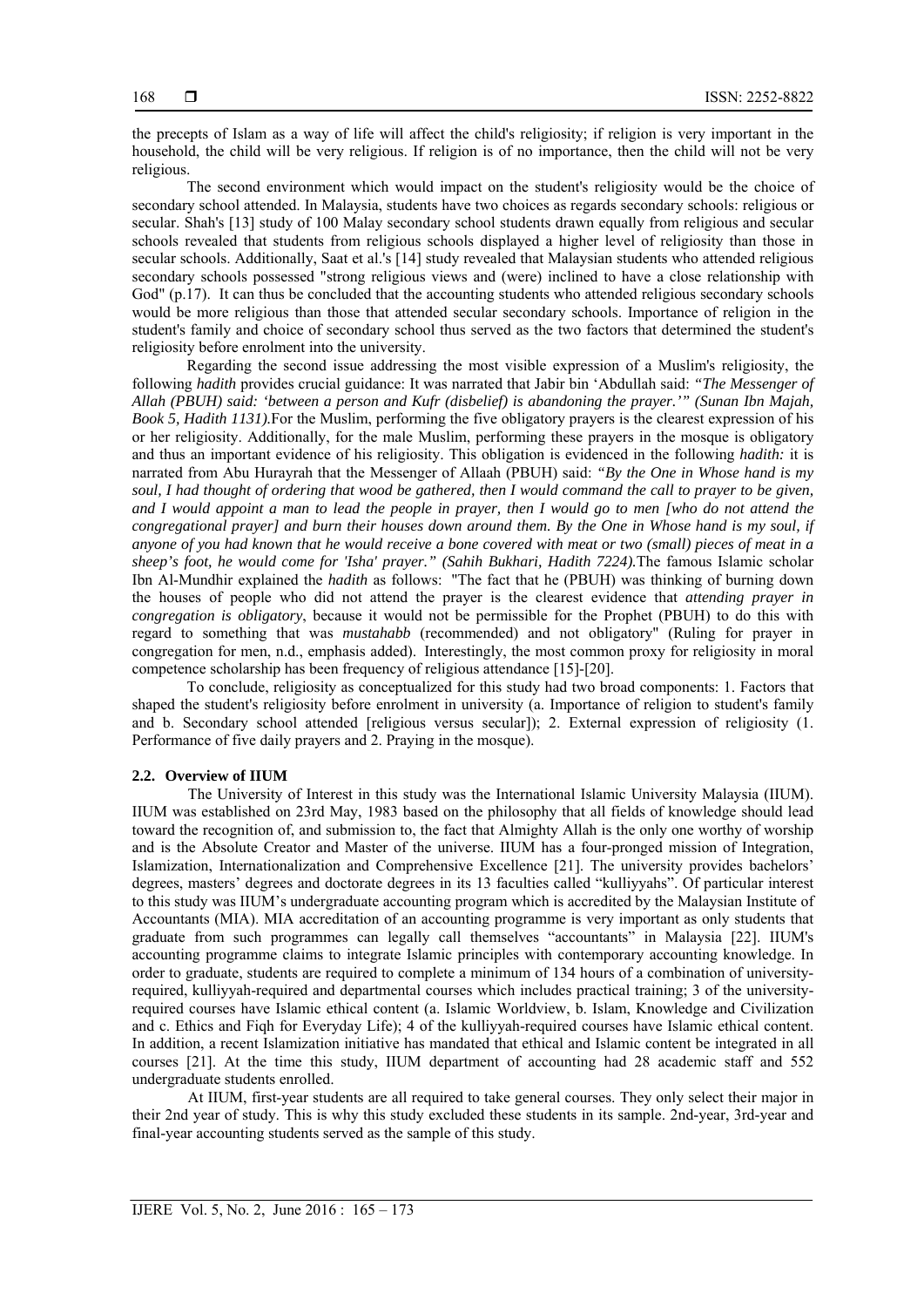#### **2.3. Data Collection Procedure**

Data regarding students' religiosity and CGPA were obtained as part of a larger study that aimed to measure the moral competencies of accounting students at IIUM. The instrument called "The Muslim Accountant Moral Competency Test" or "MAMOC" had three main sections. Of particular interest for this study was the demographic section of MAMOC. This section had ten items (Age, Religion, Gender, Nationality, "How often do you pray daily?", "How important is religion in your family?" Year of study, Type of secondary school attended, "How often do you visit your place of worship?" and CGPA). Four items served as a proxy for a student's religiosity, "How often do you pray daily?", "How important is religion in your family?" Type of secondary school attended and "How often do you visit your place of worship?"

The participating students were assigned a "religiosity" score based on their responses to the four items in the demographic section that served as proxies for religiosity. For the first item, "How often do you pray daily?", the students had seven options (0,1,2,3,4,5, more than 5); A choice of 0-4 was scored "0" as every Muslim is obligated to pray five times a day; A choice of "5" was scored "1", as the student had completed his obligation, whilst a choice of "more than 5" was scored "2" as it showed that the student engaged in extra prayers beyond the minimum requirement, and this is encouraged in Islam. For the second item, "How important is religion in your family?", the students had four options (Very important - scored "3", Moderately important - scored "2", Little importance - scored "1" and No importance - scored "0"). For the third item, Type of secondary school attended, students had two options (religious - scored "1" and normal (secular) - scored "0"). For the fourth item, "How often do you visit your place of worship?", only male students had a varying score as Islam only makes it obligatory for them to pray the five daily prayers in the mosque as mentioned in *hadith*stated in an earlier section of this study (Sahih Bukhari, *hadith*7224); Female Muslims have the option of praying in the home or the mosque. Students had six options (Never, once a week, 2-4 times a week, once a day, 2-4 times a day, 5 times a day): only a selection of the last option, "5 times a day", earned a score of "1"; any other choice was scored "0". However, all female students were scored "1" regardless of the choice they made. Religiosity scores thus could vary from a minimum of "0" to a maximum of "7".

The students' academic performances were determined by their response to the CGPA item in the demographic information section of MAMOC. They had five options to choose from: <2.00, 2.00-2.50, 2.51- 3.00, 3.01-3.50, and >3.50. Each option was given a score, a minimum of "0" for CGPA choice <2.00 and a maximum of "4" for CGPA choice of >3.50.

All sections of a compulsory 2nd-year, 3rd-year and final-year accounting course were surveyed using MAMOC. 125 2nd-year students, 105 3rd-year students and 72 final-year students, completed the questionnaire. The relationship between the students' religiosity and their academic performances was then determined using Spearman's Rank Order Correlation. This non-parametric technique was used instead of its parametric alternative, Pearson's product motion correlation, because the assumption of linearity was violated.

#### **3. RESULTS AND ANALYSIS**

This section of the paper presents the research findings and their implications. The descriptive statistics of the study's respondents is presented first. The relationship between the academic performances of IIUM's accounting students and their religiosity as determined using Spearman's Rank Order Correlation is then presented. A discussion of the implications of the results concludes the section.

#### **3.1. Descriptive Statistics**

Tables 1, 2 and 3 below present descriptive statistics of IIUM accounting students surveyed in this study. Table 1 reveals that the majority of accounting students surveyed were female, representing 68.9% of the sample; Table 2 shows the distribution of the students' CGPAs, with the majority of students having a CGPA between 3.01 and 3.50, representing 61.6% of the sample. Table 3 shows that the average age of the students was 21.93 years, and that their mean religiosity score was 5.31 out of a maximum of 7.

| Table 1. Gender      |               |     |       |  |
|----------------------|---------------|-----|-------|--|
| Percent<br>Frequency |               |     |       |  |
|                      | <b>MALE</b>   | 94  | 31.1  |  |
| Valid                | <b>FEMALE</b> | 208 | 68.9  |  |
|                      | Total         | 302 | 100.0 |  |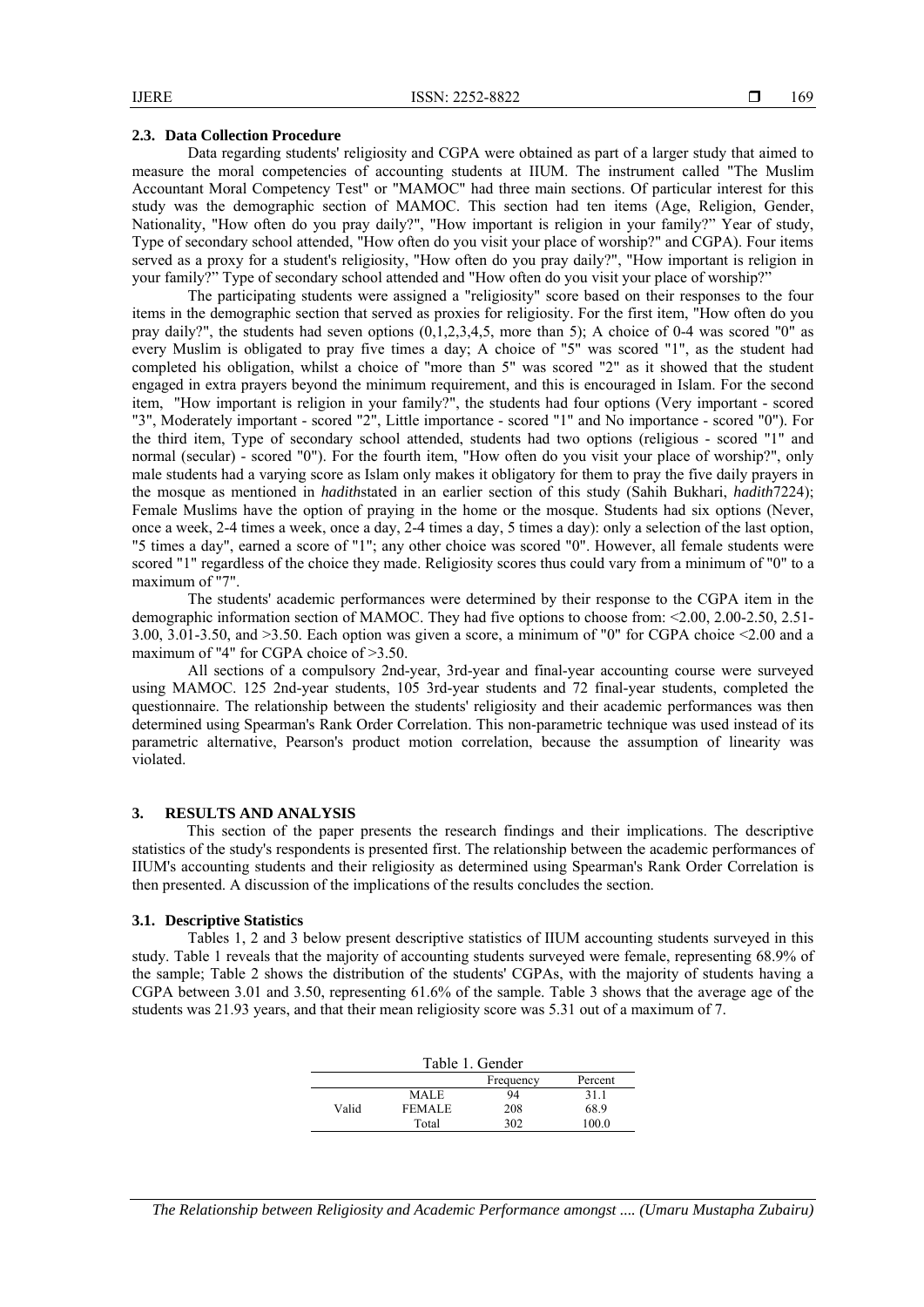| Table 2. CGPA        |                      |     |       |  |
|----------------------|----------------------|-----|-------|--|
| Percent<br>Frequency |                      |     |       |  |
|                      | 2 TO 2.5             |     | 0.7   |  |
|                      | $2.51 - 3$           | 47  | 15.6  |  |
| Valid                | 3.01-3.5             | 186 | 61.6  |  |
|                      | <b>MORE THAN 3.5</b> | 67  | 22.2  |  |
|                      | Total                | 302 | 100.0 |  |

|  | Table 3. Age and Religiosity scores |  |
|--|-------------------------------------|--|
|--|-------------------------------------|--|

|                    |     | Minimum | Maximum | Mean  | Std. Deviation |
|--------------------|-----|---------|---------|-------|----------------|
| AGE                | 302 | 20      | ل کے    | 21.93 | 1.155          |
| Religiosity Score  | 302 |         |         | 5.31  | 0.994          |
| Valid N (listwise) | 302 |         |         |       |                |

#### **3.2. Determining the relationship between IIUM's accounting students' religiosity and their academic performances**

Table 4 below presents the correlation between students' CGPAs and religiosity scores. The results are startling as they go against the grain of the majority of previous studies reviewed in this paper. Rather than the expected positive correlation between the two variables, there was a negative correlation of -.036. However, the correlation was not statistically significant.

Pallant [23] suggested the following interpretation of the strength of a correlation: .10 to .29 (small); .30 to .49 (medium); .50 to 1.0 (large). The correlation coefficient of -.036 does not reach the threshold of a small correlation between the variables. The implication is that there was almost no relationship at all between the students' CGPA and their religiosity scores.

| Table 4. Correlation between Students' CGPA and religiosity scores |                         |                 |             |  |
|--------------------------------------------------------------------|-------------------------|-----------------|-------------|--|
|                                                                    |                         | <b>RELSCORE</b> | <b>CGPA</b> |  |
|                                                                    | Correlation Coefficient | 1.000           | $-.004$     |  |
| <b>RELSCORE</b>                                                    | $Sig. (2-tailed)$       |                 | .943        |  |
|                                                                    |                         | 302             | 302         |  |
| <b>CGPA</b>                                                        | Correlation Coefficient | $-.004$         | 1.000       |  |
|                                                                    | $Sig. (2-tailed)$       | .943            |             |  |
|                                                                    |                         | 302             | 302         |  |
|                                                                    |                         |                 |             |  |

Table 5 below provides the correlation between students' religiosity and academic performances based on year of study. There was no significant correlation between the two variables for each of the three years of study. The highest correlation occurred amongst final-year students with a small, positive correlation  $of 0.127.$ 

|   | YEARSTUDY      |                 |                                | <b>RELSCORE</b>      | <b>CGPA</b> |
|---|----------------|-----------------|--------------------------------|----------------------|-------------|
| 2 | Spearman's rho | <b>RELSCORE</b> | <b>Correlation Coefficient</b> | 1.000                | .006        |
|   |                |                 | $Sig. (2-tailed)$              |                      | .949        |
|   |                |                 | N                              | 125                  | 125         |
|   |                | <b>CGPA</b>     | Correlation Coefficient        | .006                 | 1.000       |
|   |                |                 | $Sig. (2-tailed)$              | .949                 |             |
|   |                |                 | N                              | 125                  | 125         |
| 3 | Spearman's rho | <b>RELSCORE</b> | Correlation Coefficient        | 1.000                | $-.048$     |
|   |                |                 | Sig. (2-tailed)                |                      | .629        |
|   |                |                 | N                              | 105                  | 105         |
|   |                | <b>CGPA</b>     | Correlation Coefficient        | $-.048$              | 1.000       |
|   |                |                 | $Sig. (2-tailed)$              | .629                 |             |
|   |                |                 | N                              | 105                  | 105         |
| 4 | Spearman's rho | <b>RELSCORE</b> | Correlation Coefficient        | 1.000                | .127        |
|   |                |                 | $Sig. (2-tailed)$              | $\ddot{\phantom{0}}$ | .287        |
|   |                |                 | N                              | 72                   | 72          |
|   |                | <b>CGPA</b>     | Correlation Coefficient        | .127                 | 1.000       |
|   |                |                 | $Sig. (2-tailed)$              | .287                 |             |
|   |                |                 | N                              | 72                   | 72          |
|   |                |                 |                                |                      |             |

Table 5. Correlation between students' religiosity scores and CGPA based on year of study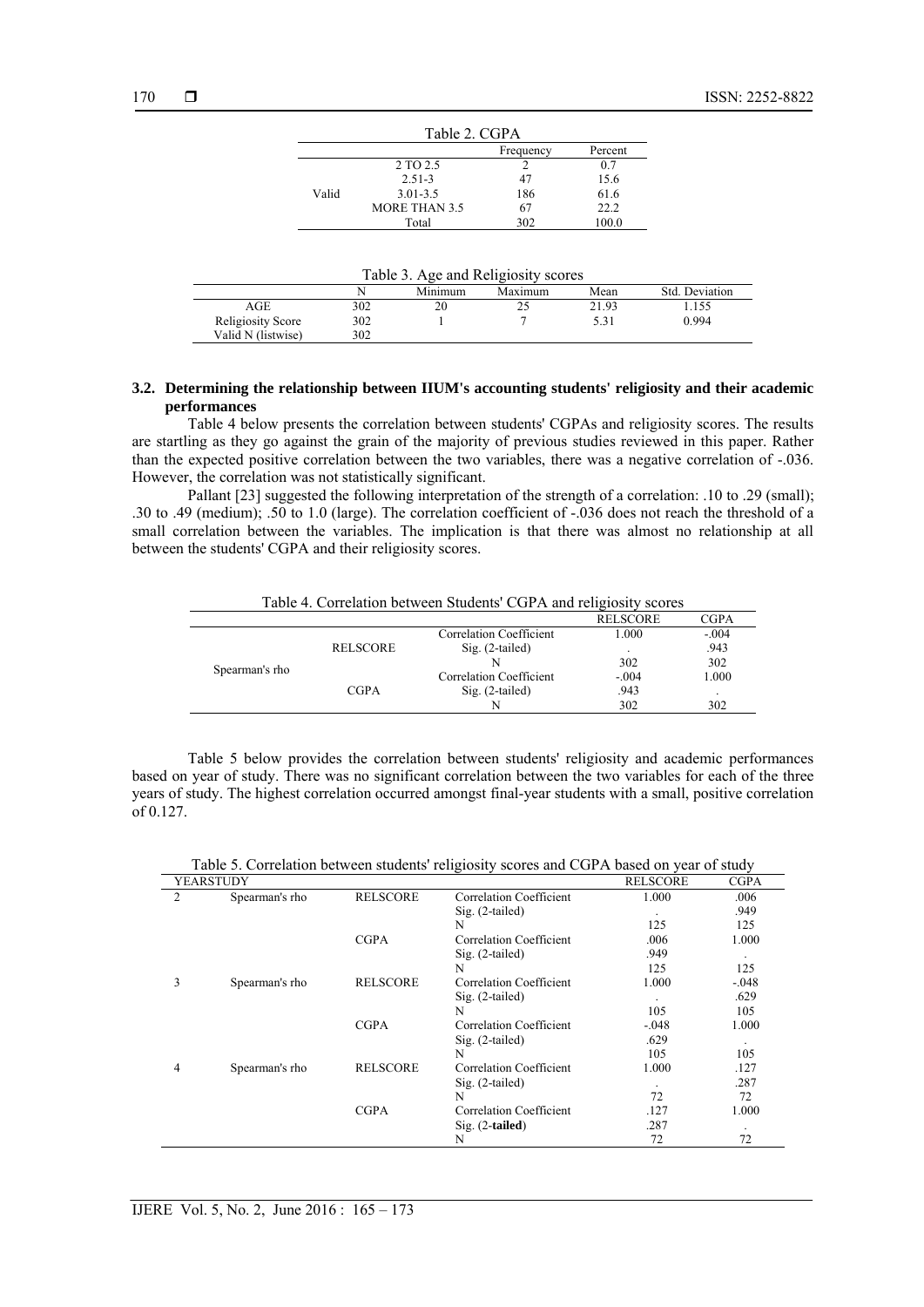#### **3.3. Discussion**

The results of the study failed to actualize the expected positive relationship between the religiosity of Muslim accounting students at IIUM and their academic performances. Overall, there was actually a negative, but not significant, correlation between religiosity and academic performance. However, amongst final-year students, there was a small, positive, but insignificant correlation between these two variables. The lack of significant correlation between students' religiosity and their overall academic performances found in this study mirror those found by some previous studies conducted amongst Muslim students [5],[12],[24]. However, the results went against some other studies which found that student religiosity did actually correlate with Muslim students' academic performances in specific subjects like Science [25], English [26], [27]-[29], Islamic education [30] and law [31]. It is quite interesting to observe that the students that examined the relationship between Muslim students' religiosities and overall academic performance found no correlation, but those that looked at performances in specific subjects did. Ultimately though, Islam does require Muslim students to do their very best in all their academic endeavours. It is important to understand that doing one's best does not guarantee getting the highest grades, as each individual has different Godgiven talents in different spheres of life that go beyond just getting high grades in school.

Despite the lack of significant correlation between the two variables, a closer look at the academic performances of the students reveal that the results are not as troubling as initially thought. Table 2 above shows that 77.8% of the students (253 out of 302) had a CGPA of 3.00 and above; 186 students had a CGPA between 3.00 and 3.50, and 67 students had a CGPA above 3.5. According to IIUM's grading system in Table 6 below, a majority of the students surveyed had a minimum grade of "B" which is considered "good". With a mean student religiosity score of 5.31 out of 7, and a majority of students possessing a "B" average, a common sense conclusion can be reached that the lack of "statistical" correlation between IIUM's accounting students' religiosity and academic performances in not a cause of great concern. Of course as always, there is always room for improvement.

Table 6. IIUM Undergraduate Grading System

| Percentage Score | Letter Grade | <b>Quality Point Equivalent</b> | Remark                    |
|------------------|--------------|---------------------------------|---------------------------|
| 85-100           | А            | 4.00                            | Excellent                 |
| 75-84            | $A -$        | 3.67                            | <b>Extremely Good</b>     |
| 70-74            | $B+$         | 3.33                            | Very Good                 |
| 65-69            | B            | 3.00                            | Good                      |
| 60-64            | B-           | 2.67                            | <b>Fairly Good</b>        |
| 55-59            | C            | 2.33                            | Satisfactory              |
| 50-54            | $C-$         | 2.00                            | <b>Ouite Satisfactory</b> |
| 45-49            | D            | 1.67                            | Poor                      |
| $40 - 44$        | D-           | 1.33                            | Very Poor                 |
| 35-39            | E            | 1.00                            | <b>Extremely Poor</b>     |
| $0 - 34$         | F            | 0.00                            | Failed                    |

Source: IIUM website

As Muslim educators, Islam teaches us to aspire for perfection in whatever activity we do. It is therefore incumbent on IIUM accounting lecturers to continually strive to improve the religiosity and academic performances of there students so that they can progress from mere being "good", to being "excellent". This is indeed a noble goal for which all educators should continually aspire for.

#### **4. CONCLUSION**

Islam demands that Muslims do their very best in whatever endeavour they engage in. This study sought to explore how well Muslim accounting students enrolled at IIUM fulfil this Divine Command by exploring the relationship between their religiosity and academic performances.

Second-year, third-year and final-year accounting students were surveyed, with their religiosity determined using four proxies and their academic performances determined by the CGPA. Statistical analyses revealed that no significant relationship existed between the two variables, with only a small, positive relationship existing among the religiosity and academic performances of final-year students. The statistical analyses did not provide a full picture of the relationship between the two variables. A closer examination revealed that the students actually possessed a high level of religiosity and also did quite well academically with almost 80% of the students earning a "B" grade.

This study reveals that there is a need for a more detailed qualitative study amongst Muslim accounting students in Malaysia, in order to better understand what role religiosity plays in academic

*The Relationship between Religiosity and Academic Performance amongst .... (Umaru Mustapha Zubairu)*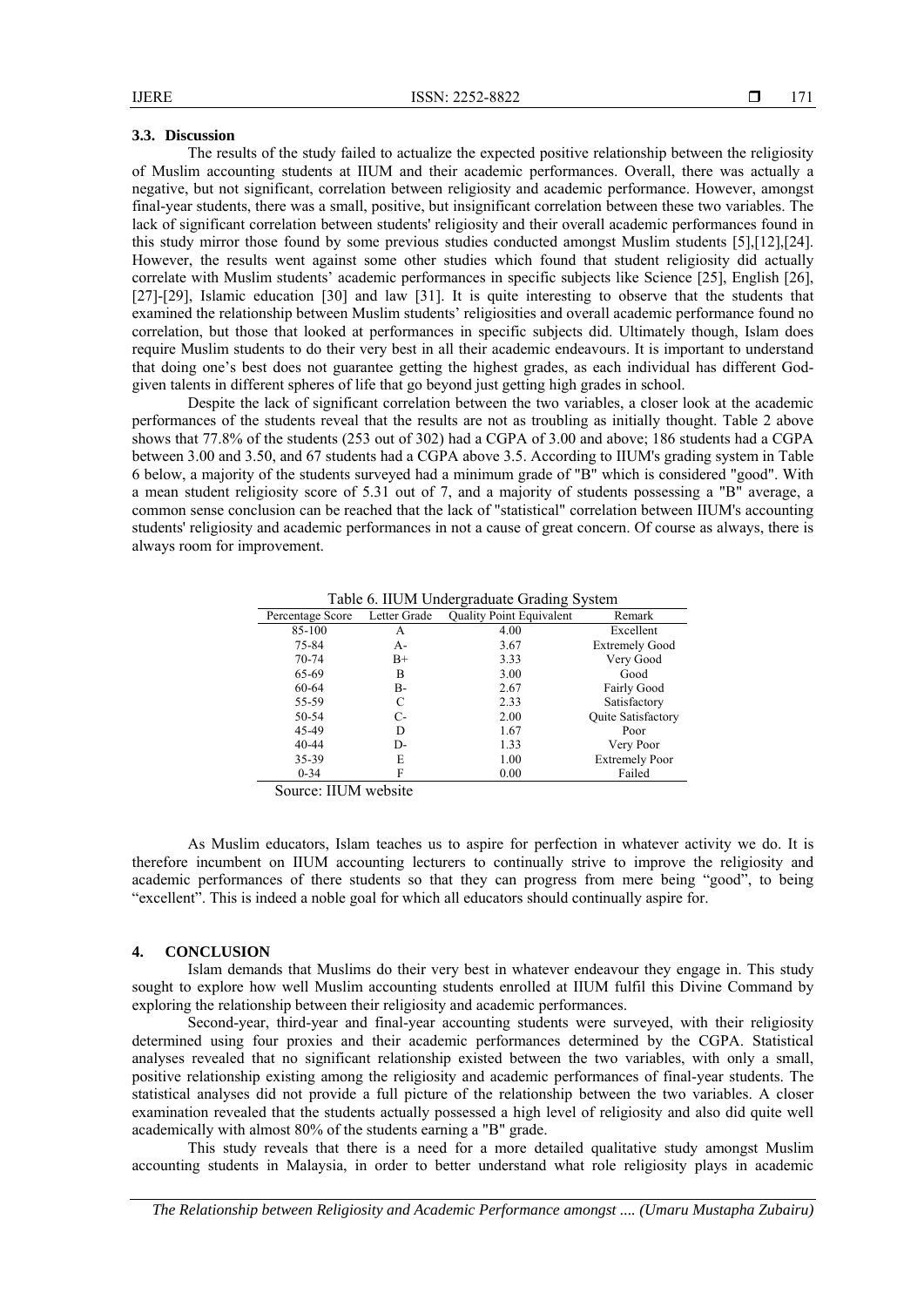achievement. Additionally, there is a need to survey other Islamic universities in Malaysia and beyond in order to determine the relationship between Muslim students' religiosities and their academic performances.

#### **REFERENCES**

- [1] I. A. Toldson & K. A. Anderson, "Editor's Comment: The Role of Religion in APromoting Academic Success for Black Students," *The Journal of Negro Education*, pp. 205-213, 2010.
- [2] J. D. Reichard, "Individual Religious Commitment and Interdisciplinary Academic Achievement: Student Religiosity as a Factor in a National Academic Competition," *Christian Perspectives in Education*, vol/issue: 4(2), pp. 1-24, 2011.
- [3] S. T. B. Barnes, *et al.*, "Racial pride and religiosity among African American boys: Implications for academic motivation and achievement," *Journal of youth and adolescence,* vol/issue: 41(4), pp. 486-498, 2012.
- [4] C. R. Line, "The relationship between personal religiosity and academic performance among LDS college student at Brigham Young University," 2005. Retrieved from http://docs.lib.purdue.edu/dissertations/AAI3185795/.
- [5] M. Taghavinia & M. Motavassel, "The Relationship between Religiosity and Academic Achievement in Students of Tehran University of Medical Sciences," *Iranian Journal of Medical Education*, vol/issue: 15(1), pp. 19-26, 2015.
- [6] R. T. Elms, "The Role of Religiosity in Academic Success," *Doctoral dissertation*, Washington State University, 2007. Retrieved from http://www.dissertations.wsu.edu/Dissertations/Spring2007/R\_Elms\_043007.pdf.
- [7] R. A. Gonzalez, *et al.*, "The relationship between religiosity and the high academic achievement of Puerto Rican High School Students," *Christianity, education, and modern society*, pp. 417-430, 2007.
- [8] M. D. Regnerus, "Making the grade: The influence of religion upon the academic performance of youth in disadvantaged communities," Center for Research on Religion and Urban Civil Society, University of Pennsylvania, 2001.
- [9] B. McKune & J. P. Hoffmann, "Religion and academic achievement among adolescents," *Interdisciplinary Journal of Research on Religion*, pp. 2-21, 2009.
- [10] W. H. Jeynes, "A meta-analysis of the effects of attending religious schools and religiosity on Black and Hispanic academic achievement,"*Education and Urban Society*, vol/issue: 35(1), pp. 27-49, 2002.
- [11] B. A. Chadwick & B. L. Top, "Seek Learning, Even by Study and Also by Faith: The Relationship between Personal Religiosity and Academic Achievement among Latter-day Saint High-School Students," *Religious Educator*, vol/issue: 2(2), pp. 121-137, 2001.
- [12] N. Elias, *et al.*, "Examining religiosity and its relationship to self-control, procrastination and academic achievement," *Malaysian Journal of Learning & Instruction*, vol. 2, pp. 1-16, 2005.
- [13] A. A. Shah, "Self-religiosity, father's attitude and religious education in the moral behaviour of adolescents," *Psychology & Developing Societies*, vol/issue: 16(2), pp.187-207, 2004.
- [14] M. Saat, *et al.*, "The effect of ethics courses on the ethical judgement-making ability of Malaysian accounting students," *Journal of Financial Reporting and Accounting*, vol/issue: 8(2), pp. 92-109, 2010.
- [15] J. S. Levin & K. S. Markides, "Religious attendance and subjective health," *Journal for the Scientific Study of Religion*, pp.31-40, 1986.
- [16] D. Kahan, "Religiosity as a determinant of physical activity: The case of Judaism," *Quest*, vol/issue: 54(2), pp. 97- 115, 2002.
- [17] G. Hilary & K. W. Hui, "Does religion matter in corporate decision making in America?" *Journal of Financial Economics*, vol/issue: 93(3), pp. 455-473, 2009.
- [18] B. Yeşilada, *et al.*, "Religiosity and social values of the Cypriots," *Social Compass*, vol/issue: 56(1), pp. 15-34, 2009.
- [19] C. Lim & C. A. MacGregor, "Religion and volunteering in context disentangling the contextual effects of religion on voluntary behaviour," *American Sociological Review*, vol/issue: 77(5), pp. 747-779, 2012.
- [20] E. W. Patton, *et al.*, "How does religious affiliation affect women's attitudes toward reproductive health policy? Implications for the Affordable Care Act," *Contraception*, vol/issue: 91(6), pp. 513-519, 2015.
- [21] International Islamic University Malaysia, "Department of Accounting," 2016. Retrieved from http://www.iium.edu.my/kenms/people/academic/accounting.
- [22] Malaysia Institute of Accountants, "Application Guidelines," 2016. Retrieved from http://www.mia.org.my/new/members\_being\_application.asp.
- [23] Pallant J., "SPSS survival manual," McGraw-Hill Education (UK), 2013.
- [24] S. Das, *et al.*, "Impact of Socio-Economic and Academic Background on Students' Achievement in Higher Education: A Study of Assam University," *Issues*, vol/issue: 2(4), pp. 5-12, 2014.
- [25] R. Khishfe & S. BouJaoude, "Lebanese Students'conceptions Of and Attitudes towards Science and Related Careers Based On Their Gender and Religious Affiliations," *International Journal of Science and Mathematics Education*, vol/issue: 14(1), pp. 145-167, 2016.
- [26] K. L. Haboush & H. Alyan, "Enhancing School Climate and School Connectedness," *Handbook of Arab American Psychology*, pp. 318-329, 2015.
- [27] R. Kumar, *et al.*, "Immigrant Arab adolescents in ethnic enclaves: Physical and phenomenological contexts of identity negotiation," *Cultural Diversity and Ethnic Minority Psychology*, vol/issue: 21(2), pp. 201-212, 2015.
- [28] M. M. Amer & G. H. Awad, "Critique of the Existing Literature and Visions for the Future," *Handbook of Arab American Psychology*, pp. 414-429, 2015.